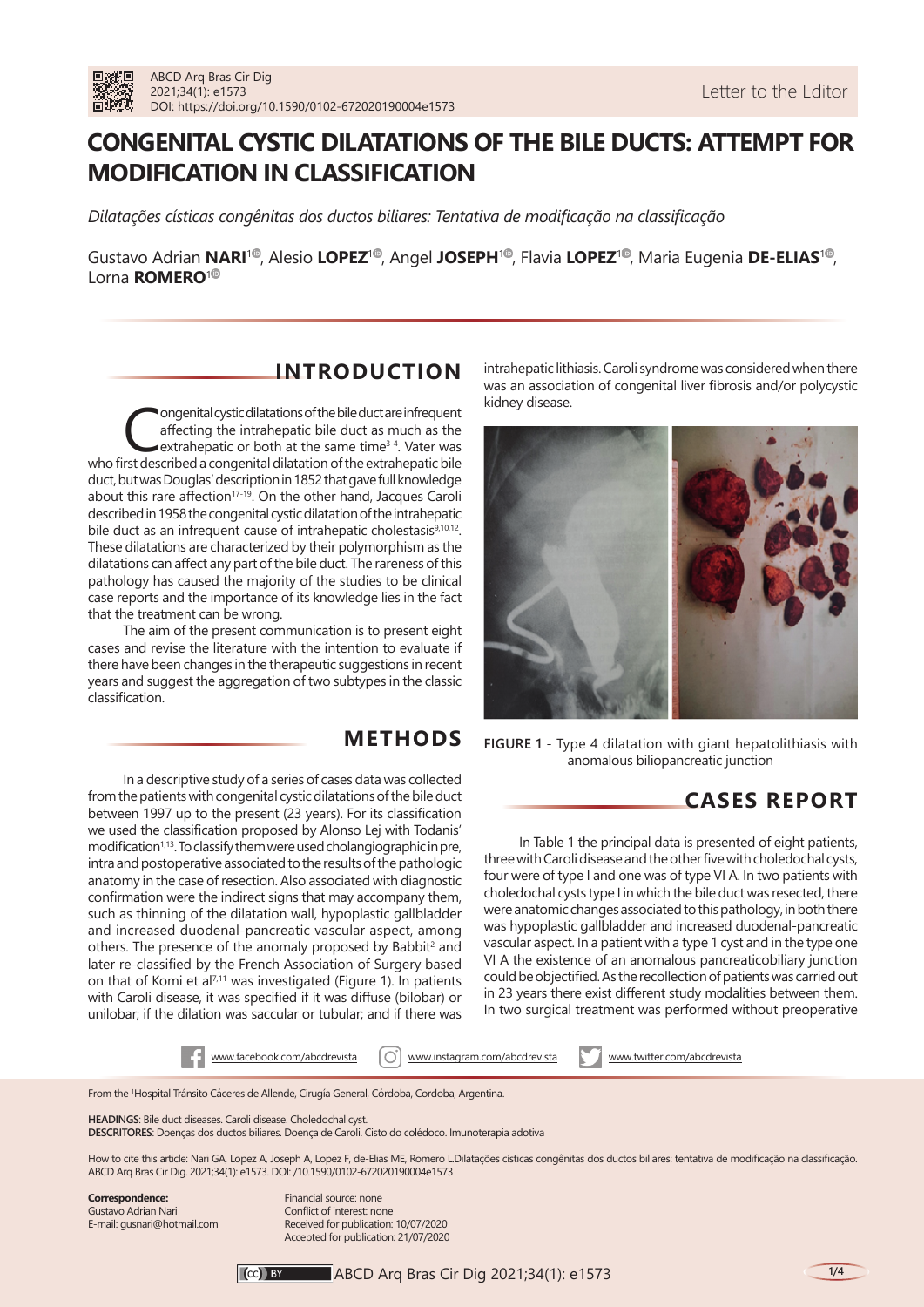### **TABLE 1** - Patients data

| <b>GENDER/</b><br>AGE(y) | <b>CLINIC</b>                                                                                                                                          | <b>LABORATORY</b>                                                                        | <b>IMAGING</b>                                                                              | <b>DIAGNOSTIC</b>                                                          | <b>TREATMENT</b>                                                                                                                             | <b>EVOLUTION</b>                                                                                                                                             |
|--------------------------|--------------------------------------------------------------------------------------------------------------------------------------------------------|------------------------------------------------------------------------------------------|---------------------------------------------------------------------------------------------|----------------------------------------------------------------------------|----------------------------------------------------------------------------------------------------------------------------------------------|--------------------------------------------------------------------------------------------------------------------------------------------------------------|
| Male/57                  | Hip fracture-Jaundice-<br><b>Fever and Abdominal</b><br>pain                                                                                           | Leukocytosis-Direct<br>bilirubin elevation<br>and alkaline<br>phosphatase                | Ultrasound-ERCP                                                                             | Diffuse tubular<br>Caroli disease<br>with intrahepatic<br>lithiasis        | Ursodeoxycholic acid<br>- fracture repair                                                                                                    | Good response. Decease<br>because of MI in 18 days                                                                                                           |
| Female/45                | Uterine fibroids-<br>Metrorrhagia-<br>Abdominal<br>pain-Jaundice<br>episodes-history of<br>left hepatic lobectomy<br>due to Caroli disease<br>in Chile | <b>Alkaline</b><br>phosphatase<br>elevation-Anemia                                       | <b>Ultrasound-ERCP</b>                                                                      | <b>Residual Caroli</b><br>disease in<br>segment IV. Giant<br>Uterine Myoma | Hysterectomy -<br>Ursodeoxycholic acid                                                                                                       | Good evolution during 3<br>years and loss of control                                                                                                         |
| Male/56                  | Abdominal pain-<br>Fever-Dolor<br>abdominal. Fiebre-<br>Vomiting                                                                                       | Leukocytosis<br>elevation<br>of alkaline<br>phosphatase                                  | Ultrasound(acute<br>cholecystitis)                                                          | Acute cholecystitis<br>+ Cholechochal<br>cyst type I                       | Cholecystectomy and<br>resection of VBP with<br>Hepaticojejunostomy<br>in Roux-en-Y                                                          | Good evolution-Symptom<br>free during 5 years                                                                                                                |
| Female/45                | Choledochian<br>syndrome-history of<br>cholecystectomy and<br>exploration of the bile<br>duct one year before                                          | Elevation of<br>direct bilirubin<br>and alkaline<br>phosphatase                          | Ultrasound-ERCP                                                                             | Choledochal cyst<br>type I - Probable<br>Babbit theory                     | Cystic pouch<br>resection with liver -<br>Gastrojejunostomy                                                                                  | Good evolution after 2<br>and a half years control<br>is lost                                                                                                |
| Female/53                | Abdominal pain-<br>Fever-Choledochian<br>syndrome                                                                                                      | Leukocytosis-<br>increased<br>direct bilirubin<br>and alkaline<br>phosphatase            | Ultrasound<br>(Cholecystitis with<br>dilatation of the<br>VBP)                              | Cholecystitis and<br>common bile duct<br>lithiasis                         | Cholecystectomy<br>and transduodenal<br>papillotomy.                                                                                         | Good evolution. Controls<br>through fistulography<br>and ERCP that show<br>type I choledochian cyst.<br>Refuses to reoperate<br>controlling during 3 years   |
| Female/45                | Abdominal pain-<br>Fever-Choledochian<br>syndrome                                                                                                      | Leukocytosis-<br>increased<br>direct bilirubin<br>and alkaline<br>phosphatase            | Ultrasound (acute<br>cholecystitis,<br>pulmonary vein<br>dilation and<br>simple liver cyst) | Acute cholecystitis,<br>common bile duct<br>lithiasis, liver cyst          | Cholecystectomy,<br>Choledochotomy,<br>Left hepatectomy,<br>extraction of multiple<br>giant stoness - Kehr.<br>Choledochal cyst<br>type IV A | Good evolution - high.<br>Anat Pathol: Gallbladder<br>Adenoma-Hepatic<br>cystadenoma-Clinical<br>oncology treatment with<br>survival of 1 year and a<br>half |
| Male/51                  | Intermittent jaundice-<br>Fever-Abdominal<br>pain. History of<br>alcoholism                                                                            | Leukocytosis-<br>increased<br>direct bilirubin<br>and alkaline<br>phosphataseAPP<br>drop | Ultrasound<br><b>MRCP</b>                                                                   | Left lobar saccular<br>Caroli dise ase.<br>Liver cirrhosis -<br>Child A    | Left lateral<br>sectionectomy                                                                                                                | Good evolution. Patient<br>dies 3 years later due to<br>progression of alcoholic<br>cirrhosis                                                                |
| Male/54                  | Jaundice-abdominal<br>pain-weight loss                                                                                                                 | Leukocytosis-<br>Increased<br>direct bilirubin<br>and alkaline<br>phosphatase            | Ultrasound-<br>tomography<br><b>MRCP</b>                                                    | Type I choledochal<br>cyst fistulized<br>into a pancreatic<br>pseudocyst   | Cystic pouch<br>resection and<br>hepaticojejuno, Roux-<br>en-Y anastomosis                                                                   | Good evolution.<br>Disappearance of<br>pseudocyst                                                                                                            |

knowledge of the correct diagnosis and these patients were initially approached to resolve lithiasic pathology of the bile duct. The imaging methods were of very little help in the preoperative of the patient with the choledochal cyst type VI A that operated on with a strong suspect of cholangitis. In the same way that the patient in which the transduodenal papillotomy was performed and the one who later was proposed the cystic pouch resection. The use of ursodeoxycholic acid was of great help in the patient with a hip fracture that was approached firstly by the trauma team as was the Chilean patient that had previously had a resection and had a persistent metrorrhagia hysterectomy of myomatous origin. In Figures 2 to 5 some of the most representative case images are presented.

### **DISCUSSION**

Congenital cystic dilations of the bile duct in adults are rare, for Valayer cystic dilation of the extrahepatic bile duct (CHD) would occur in 1 out of 2 million births<sup>16</sup>; other western authors report incidence of 1 in 100,000 to 190,000 live births<sup>4-15</sup>; the incidence in the East would be much higher, being reported as 1 in 1,000 births in some Asian populations<sup>3,4,19</sup>. The female gender is more affected in the cystic dilation of the extrahepatic bile duct with

a 4:1 relation, while in CD the distribution by gender is equal<sup>4</sup>. The majority of patients with cystic dilation of the extrahepatic bile duct are presented in childhood<sup>16</sup>. Yamaguchi<sup>19</sup> on 1433 reports that approximately the 51% of patients were in the first decade of life and this number jumped to almost 70% in the first two decades of life, being much less frequent in adult. In comparison CD is usually diagnosed in adult.

Alonso Lej et al.<sup>1</sup> made the most utilized classification and later on suffered various modifications being Flanigan's in 1975<sup>6</sup> and Todani's in 1977<sup>13</sup> the most representatives. The last one is more used and has the particularity of having incorporated, as type V, the Caroli disease. In the year 2001, we proposed a subdivision of type V in two subtypes in relation to whether it was CD or CS<sup>10</sup>. Today, we propose a subdivision in three subtypes as can be seen in the figure 5. This subdivision aims to standardize the therapeutic procedures that can be used. In the cystic dilation of the extrahepatic bile duct - those classified as type I - are the more frequent followed by type IV, that coincides with our patients<sup>4,17</sup>.

Regarding the etiology, some differences are recommended not to talk about "cystic dilation of the extrahepatic bile duct", including them in what is called "the fibropolycystic family of liver disease", that is, a constellation that includes other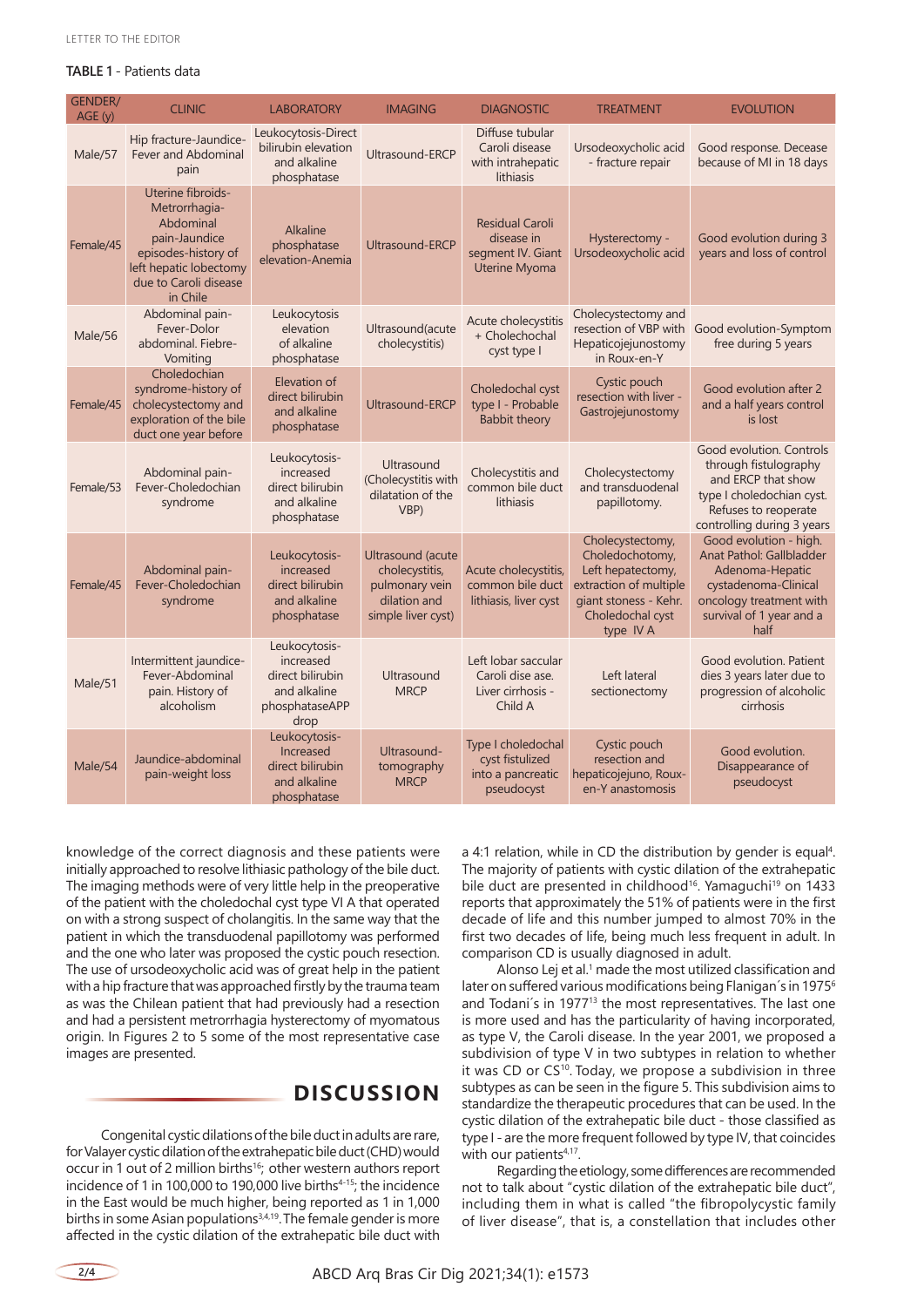

**FIGURE 2** - Type 1 choledocal cyst



**FIGURE 3** - Surgical resection of gallbladder and choledocal cyst



**FIGURE 4** - Cystic dilatation of the bile duct communicated with pancreatic pseudocyst

diseases<sup>9</sup>. Babbit<sup>2</sup> proposed an anomaly in the biliopancreatic junction with two variations and with a common duct between the choledochus and the Wirsung duct longer than 10 mm round the outside of the duodenal wall. Later, other authors $7,11$ add a third more complex variety in "anse de seau" (Figure 1) and it is the most common etiological theory with a frequency of up to 90% and that justifies basically the cystic dilation of the extrahepatic bile duct type I and  $IV<sup>4,15</sup>$ . This theory justifies the reflux of pancreatic liquid inside the biliary tract with the consequent digestion and inflammation with later dilatation that would justify the values of amylase superior to 10000 U/L that is usually found in the bile of the dilatations<sup>8</sup>. Both CD and the cystic dilation of the extrahepatic bile duct type II and III have their etiology in recessive autosomal disorders that would also justify the presence of polycystic kidney disease and congenital fibrosis in CS<sup>5,19,22</sup>.

Regarding the clinical presentation, the classic triad of abdominal pain, jaundice and palpable tumor in cystic dilation of the extrahepatic bile duct is not present in all patients. We can say that these symptoms can occur associated with others



**FIGURE 5** - Alonso Lej–Todani classification with our modification

such as fever, choluria or the presence of lithiasis.

Our series is 23 years old and some patients were insufficiently studied. The MRCP is undoubtedly an element of great value to reach a diagnosis, while during surgery, the procedure devised by Mirizzi will also be of great help in making therapeutic decisions. The percutaneous or endoscopic approaches will not only be able to collaborate with the diagnosis, but also have the addition of being able to drain the bile duct in patients with cholangitis or hepato-cellular disorders due to cholestasis.

One of the most important points is the malignization of the dilatation, mainly in those of type I and IV, between 2.5 % and 17.5% are reported<sup>3,4,8,10,17,18,19</sup>. Bruguera et al<sup>5</sup> refer, that the possibility of malignancy in CD would range between 7-14%. Benjamin<sup>4</sup> reports that biliary stasis favors the formation of secondary bile acids that would have mutagenic power. In our series we only had one patient with cancer, and it was from the gallbladder, the patient had an abnormality of the biliopancreatic junction and this anomaly has also been associated with the genesis of gallbladder cancer. The increased risk of developing a cholangiocarcinoma makes surgical treatment one of the first